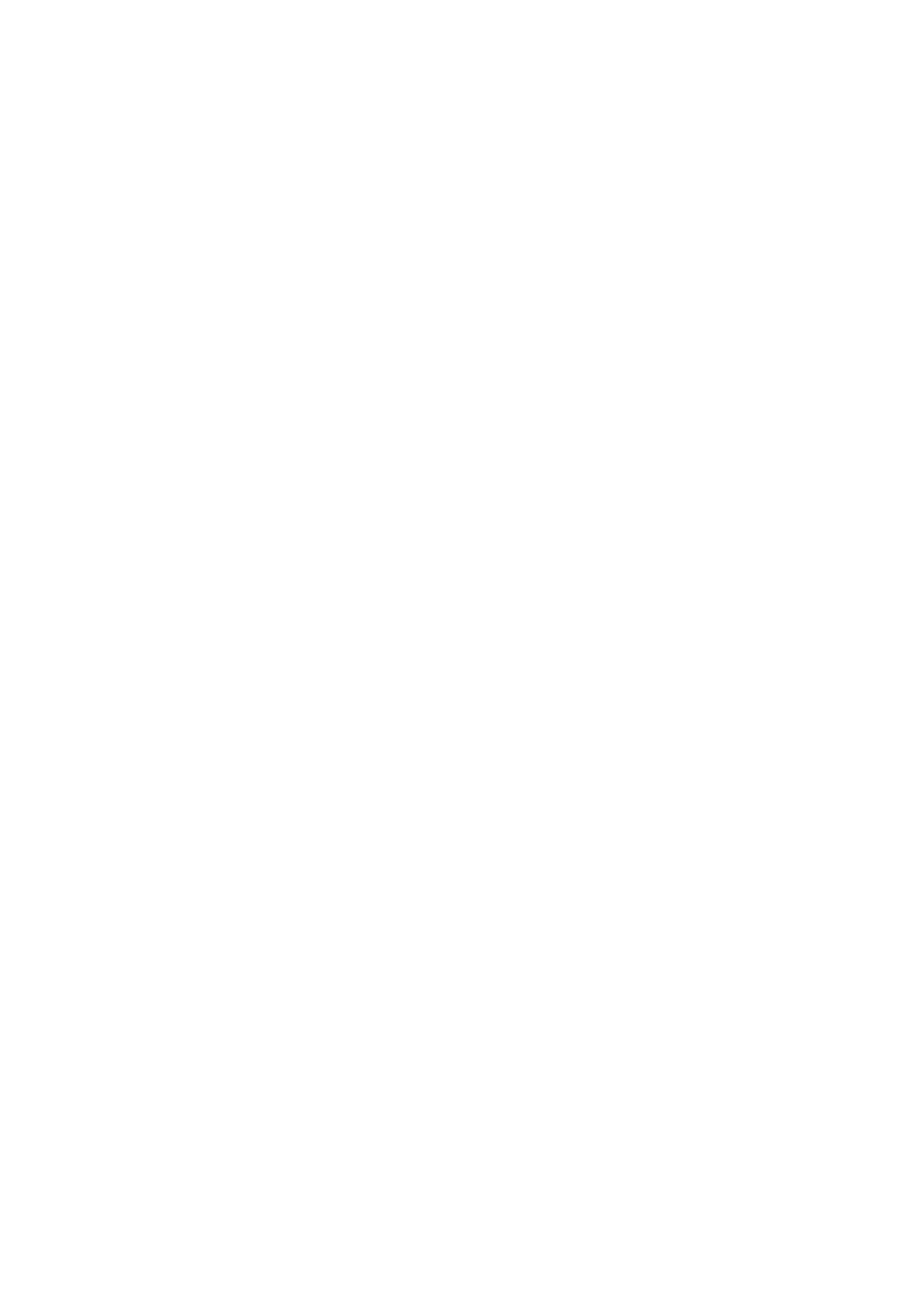# **Imprint**

|    | <b>Notice</b>                                                                                                                                                                                                                                                                                                                                                                                                                                                                                                                                                                                                                                                                    |
|----|----------------------------------------------------------------------------------------------------------------------------------------------------------------------------------------------------------------------------------------------------------------------------------------------------------------------------------------------------------------------------------------------------------------------------------------------------------------------------------------------------------------------------------------------------------------------------------------------------------------------------------------------------------------------------------|
| ୮୫ | This document, T 811 113, is valid only for the product described in Section 1.                                                                                                                                                                                                                                                                                                                                                                                                                                                                                                                                                                                                  |
|    | This documentation is subject to change or withdrawal without prior notice. The validity of the statements made<br>in the documentation applies until the statements are revised by a new edition of the documentation (T number<br>with new index). Users of this documentation are responsible for staying up-to-date with the current status of the<br>documentation via the editor/publisher. We accept no responsibility for claims against any possible incorrect<br>statements in this documentation which were unknown to the publisher at the time of publication. Handwritten<br>changes and additions have no validity. This documentation is protected by copyright. |
|    | Foreign language documentation as listed in this document is always released or changed at the same time as<br>the German edition. If there are inconsistencies between the foreign language documentation and the German<br>documentation, the German documentation is binding.<br>Some words in this documentation are highlighted in blue. These are terms and designations which are the<br>same in all languages and are not translated.                                                                                                                                                                                                                                    |
|    | Users are encouraged to contact the editor/publisher if there are statements which are unintelligible, misleading,<br>incorrect, or if there are errors.                                                                                                                                                                                                                                                                                                                                                                                                                                                                                                                         |
|    | © Securiton AG, Alpenstrasse 20, 3052 Zollikofen, Switzerland                                                                                                                                                                                                                                                                                                                                                                                                                                                                                                                                                                                                                    |

| This document, T 811 113 <sup>1</sup> , is available in the following languages: | German T 811 113 de        |  |
|----------------------------------------------------------------------------------|----------------------------|--|
|                                                                                  | English T 811 113 en       |  |
|                                                                                  | French $\sqrt{1811113}$ fr |  |
|                                                                                  |                            |  |

Current edition: Index c 14.05.2013 Rd

 $\overline{a}$ 

<sup>&</sup>lt;sup>1</sup> Reference document: B5-DXI2, V 1.0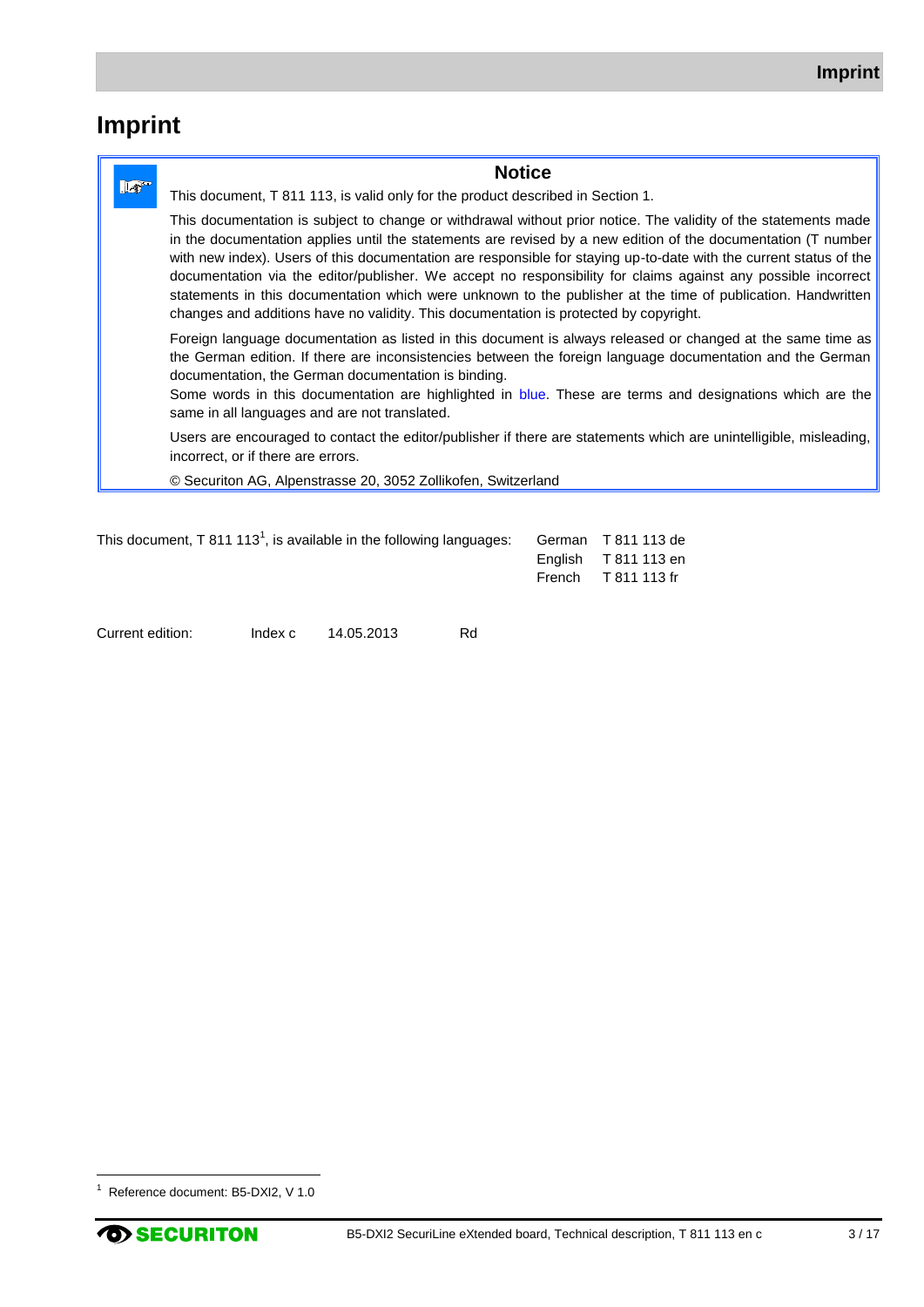# **Safety information**

# **Safety information**

Provided the product is deployed by trained and qualified persons in accordance with technical documentation T 811 113 and the danger, safety and general information in this technical documentation is observed, there is no danger to persons or property under normal conditions and when used properly.

National and state-specific laws, regulations and guidelines must be observed and adhered to in all cases.

Below are the designations, descriptions and symbols of general, danger, and safety information as found in this document.



### **Danger**

If the danger information is not properly observed, persons and property may be endangered by the product and any other installation elements, or the product or installation elements may be damaged to the extent that malfunctions could represent a danger to persons and property.

- Description of which dangers can occur  $\bullet$
- Measures and preventative actions
- How dangers can be averted
- Other safety-relevant information  $\bullet$



### **Warning**

The product may be damaged if the safety information is not heeded.

- Description of which damage can occur
- Measures and preventative actions
- How dangers can be averted
- Other safety-relevant information



#### **Notice**

The product may malfunction if this notice is not observed.

- Description of the notice and which malfunctions can be expected  $\bullet$
- Measures and preventative actions
- Other safety-relevant information



### **Environmental protection / recycling**

Neither the product nor product components present a hazard to the environment provided they are handled properly.

- Description of parts for which there are environmental issues
- Description of how devices and their parts have to be disposed of in an environmentally-friendly way
- Description of the recycling possibilities $\bullet$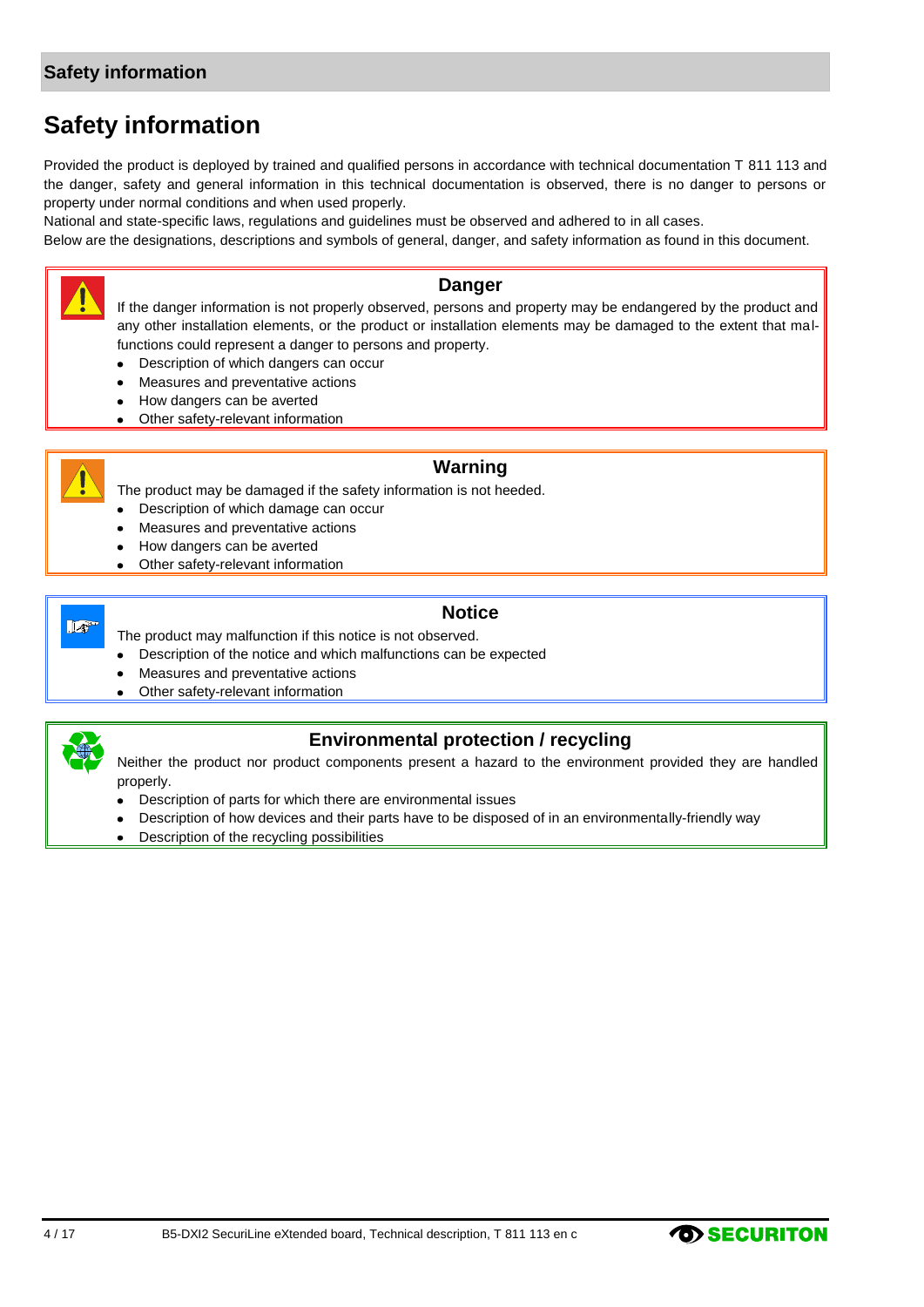# **Document history**

**First edition Date 27.08.2010**

**Index ,,a"** Date 13.02.2012

**Most important changes compared with first edition:**

| <b>Section</b>  | New (n) / changed (c) / deleted (d) |                                 | What / Reason               |
|-----------------|-------------------------------------|---------------------------------|-----------------------------|
| Title page      | ⌒<br>Ü                              | Picture changed                 | Update                      |
| $\bullet$ 2.3.1 | с                                   | Notice "Physical limitations"   | Change                      |
|                 | с                                   | Connection                      | MTD 537 replaced by MCD 573 |
|                 | с                                   | Footnote                        | Change                      |
| Fig. 3          | c                                   | Connnecting SecuriLine eXtended | Product name changed        |
| Fig. 4          | ⌒                                   | Stub line connection            | Change                      |

# **Index "b" Date 24.10.2012**

**Most important changes compared with previous edition:**

| <b>Section</b> | New (n) / changed (c) / deleted (d) |        | What / Reason                            |
|----------------|-------------------------------------|--------|------------------------------------------|
| 4.2            |                                     | Notice | Adaptation to the applicable EN 54 stan- |
|                |                                     |        | dard                                     |

#### **Index "c" Date 14.05.2013**

#### **Most important changes compared with previous edition:**

| <b>Section</b> | New (n) / changed (c) / deleted (d) | What / Reason                    |
|----------------|-------------------------------------|----------------------------------|
| all            | Document number                     | Administrative                   |
|                | previously T131449, new T811113     |                                  |
|                | Programming                         | Section removed and not replaced |
|                | <b>Fault displays</b>               | Text adiusted                    |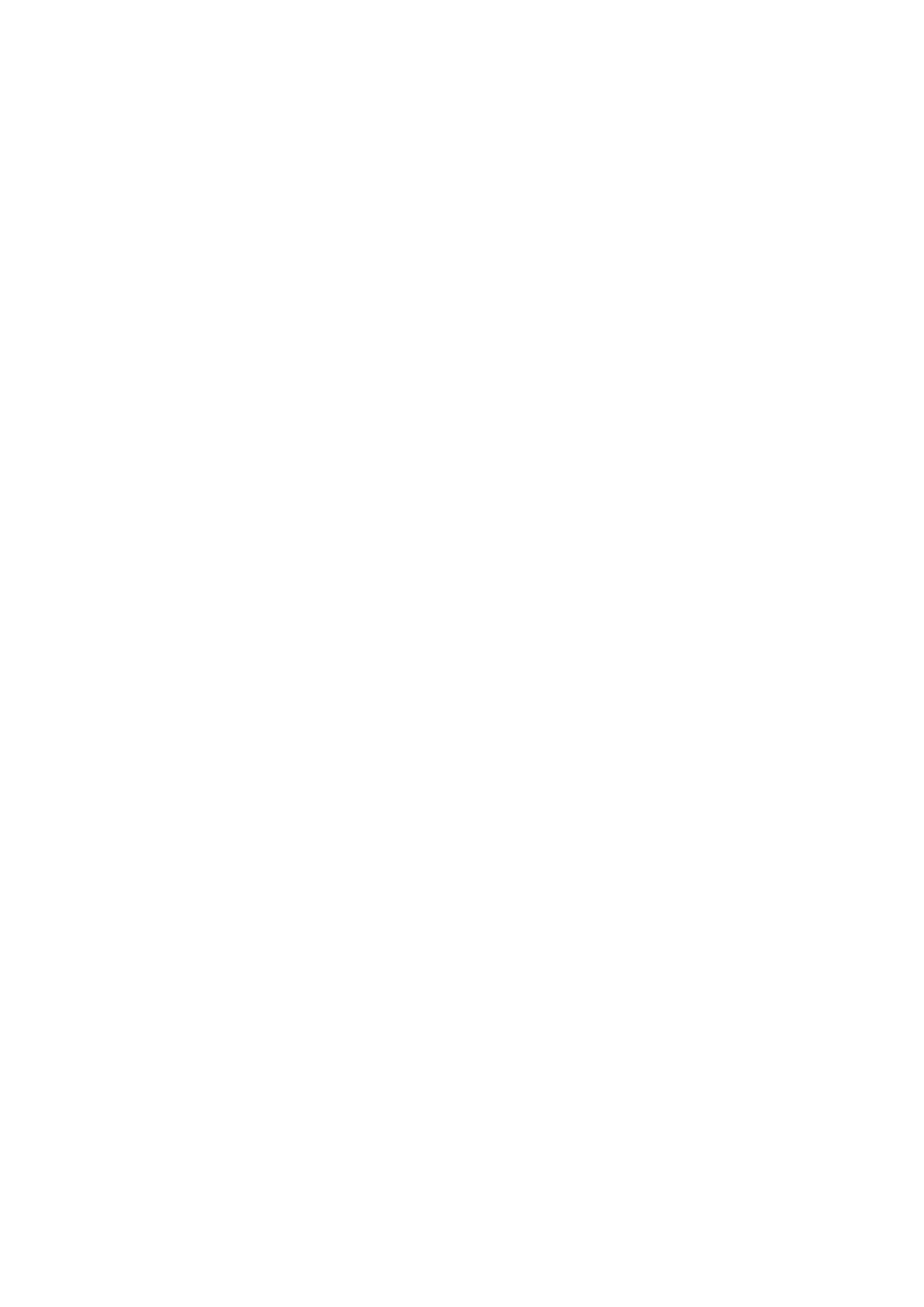# **Table of contents**

| 1<br>1.1         | <b>General information</b>       | 9                                     |
|------------------|----------------------------------|---------------------------------------|
| 1.2              | Validity<br>General information  | $\begin{array}{c} 9 \\ 9 \end{array}$ |
| 1.3              | Abbreviations, symbols and terms | $\overline{9}$                        |
| 1.4              | Compatibility notice             | 9                                     |
|                  |                                  |                                       |
| $\boldsymbol{2}$ | <b>Design and function</b>       | 10                                    |
| 2.1              | Overview                         | 10                                    |
| 2.2              | Redundancy                       | 10                                    |
| 2.3              | Interfaces                       | 11                                    |
| 2.3.1            | Ring circuit interface (X2)      | 11                                    |
| 3                | <b>Fault displays</b>            | 13                                    |
| 4                | <b>Connection examples</b>       | 13                                    |
| 4.1              | Connecting SecuriLine eXtended   | 13                                    |
| 4.2              | Stub line connection             | 14                                    |
| 4.3              | Connecting X-Line modules        | 14                                    |
| 5                | <b>Technical data</b>            | 16                                    |
| 6                | Article numbers / spare parts    | 17                                    |
| 7                | List of figures                  | 17                                    |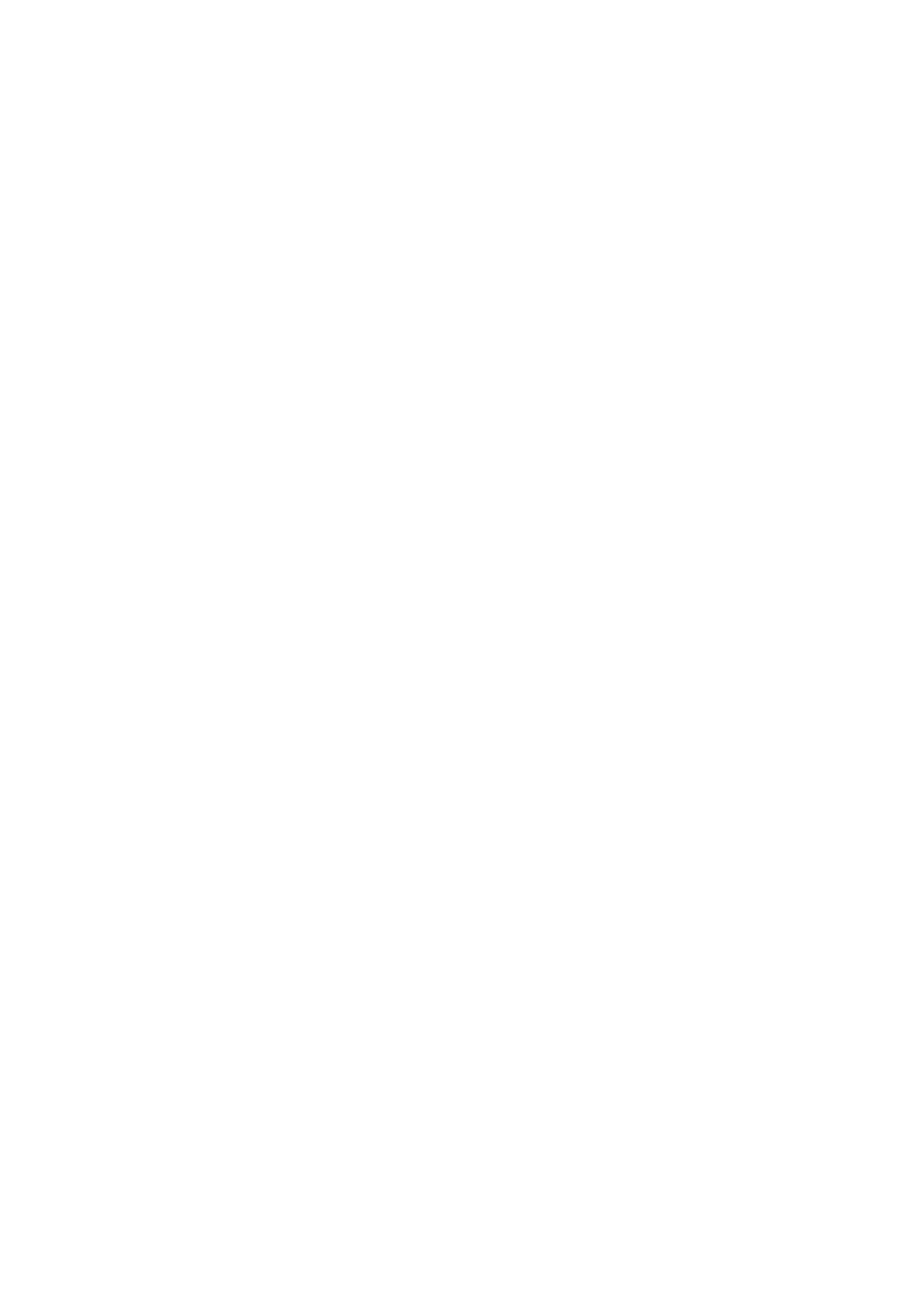# <span id="page-8-0"></span>**1 General information**

# <span id="page-8-1"></span>**1.1 Validity**

The following documentation is valid for the SecuriFire B5-DXI2 SecuriLine eXtended board with edition EG072912--.

### <span id="page-8-2"></span>**1.2 General information**

The B5-DXI2 (dialog eXtended line interface) can be fitted in the unit rack of each SecuriFire 3000 at slots 2 to 9 of the unit rack. When relay boards (B3-REL10, B3-REL16, B3-REL16E) are used, the board must NOT be fitted at slot 9.

### <span id="page-8-3"></span>**1.3 Abbreviations, symbols and terms**

| <b>Abbreviation</b> | <b>Meaning</b>      |
|---------------------|---------------------|
| X-LINE              | SecuriLine eXtended |

### <span id="page-8-4"></span>**1.4 Compatibility notice**

**Notice** Lo The B5-DXI2 is supported beginning with SecuriFire Studio V 1.0.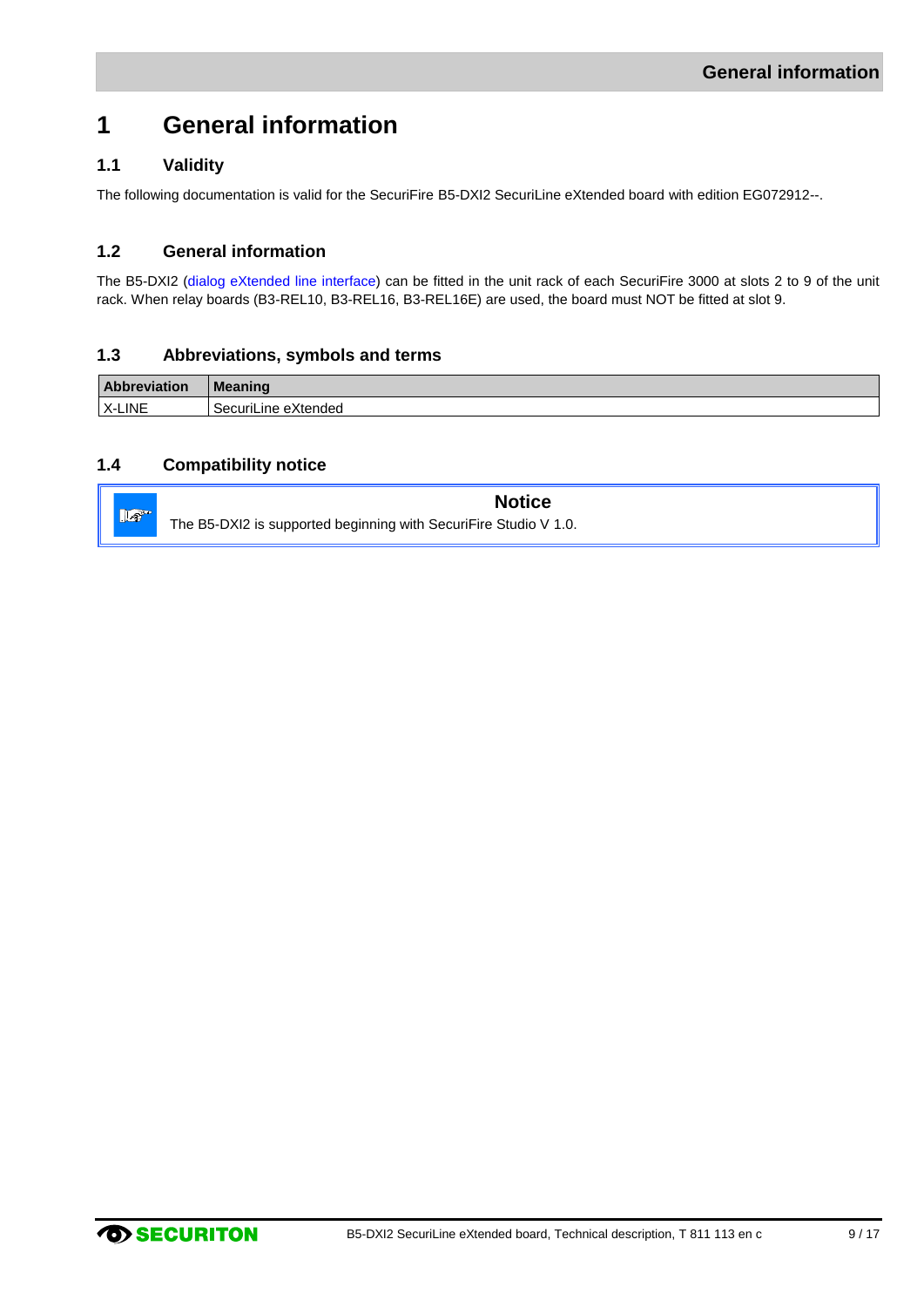# **Design and function**

# <span id="page-9-0"></span>**2 Design and function**

The B5-DXI2 SecuriLine eXtended board is used for power supply and evaluation of two ring circuits with the associated detectors and modules of the SecuriLine eXtended. Alternatively, a ring circuit and two X-LINE stub lines or four stub lines can also be connected. The digitised states of the detectors and modules are further processed by the B5-DXI2 and forwarded via the B5-BUS to the B5-MCB15 Main Control Board.

### <span id="page-9-1"></span>**2.1 Overview**

The B5-DXI2 has a front panel made of galvanised sheet steel. The system connection to the B5-BUS is on the rear side using a 96-pin male connector. The detection zones are connected on the front side with a 16-pin plug-in screw terminal.



**Fig. 1 B5-DXI2**

#### <span id="page-9-3"></span><span id="page-9-2"></span>**2.2 Redundancy**

The B5-DXI2 is built to be redundant to ensure system availability. This means that all logical functional blocks with the exception of the peripheral electrical circuits are doubled. Both system halves have a program and data memory which are loaded with the same program when the SCP starts up. A Watchdog continuously monitors both controllers. If there is a fault, a switch is made automatically to the second system, and the operability remains fully in tact in this case.

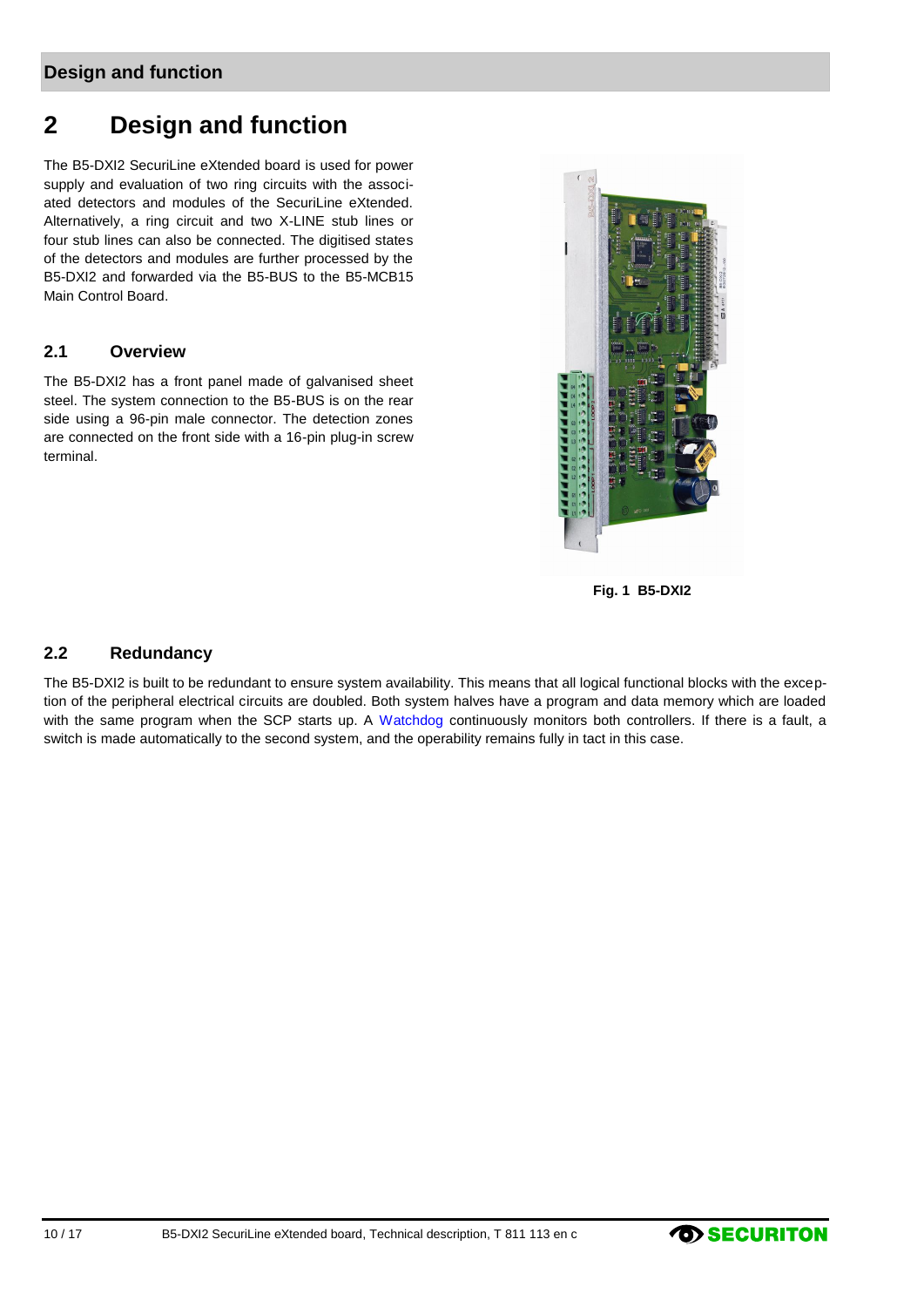#### <span id="page-10-1"></span>**2.3 Interfaces**

- **X1** B5-BUS connector
- **X2** Connection plug for 2 ring circuits or 4 stub lines



**Fig. 2 B5-DXI2 interfaces**

#### <span id="page-10-0"></span>**2.3.1 Ring circuit interface (X2)**

The B5-DXI2 is designed for connecting 2 ring circuits. Each ring circuit interface has its own current-limited output driver which supplies the connected ring with power. There is only one transmission and reception part per ring. When it is operated as a stub, communication alternates between the two stubs.

#### **Logical limitations:**

The number of elements per ring depends on the type of used/connected elements and is logically limited. Up to 250 participants (addresses) can be connected. However, because more than one element can be implemented on one participant (e.g. BX-IM4 = 1 participant with 4 possible elements), the limitations have to be taken into account when planning. A total of 750 elements can be connected to both rings. They can be dynamically distributed on both loops (e.g. Ring1 = 500 elements, Ring2 = 250 elements). Not all elements on a participant have to be used.

#### $\mathbb{L}$

**LO** 

#### <span id="page-10-2"></span>**Notice**

- Participants are devices which communicate directly via SecuriLine eXtended: detectors, manual call point, modules.
- Elements are logical objects (detectors, inputs, outputs).
- 1 participant = 1 element, with the following exception: BX-IM4 = 1 to 4 elements, depending on configuration.

### **Notice**

#### **Physical limitations:**

The actual loop length depends on the number and type (power consumption, inner resistance) of participants, on additional power load (number of switched on alarm LEDs, telegram current), and on the cable cross-section. This means that for the optimal configuration the number of participants and the coverage range of the loop must be matched to each other.

A tool is available for calculating the maximum possible loop length and the maximum number of participants.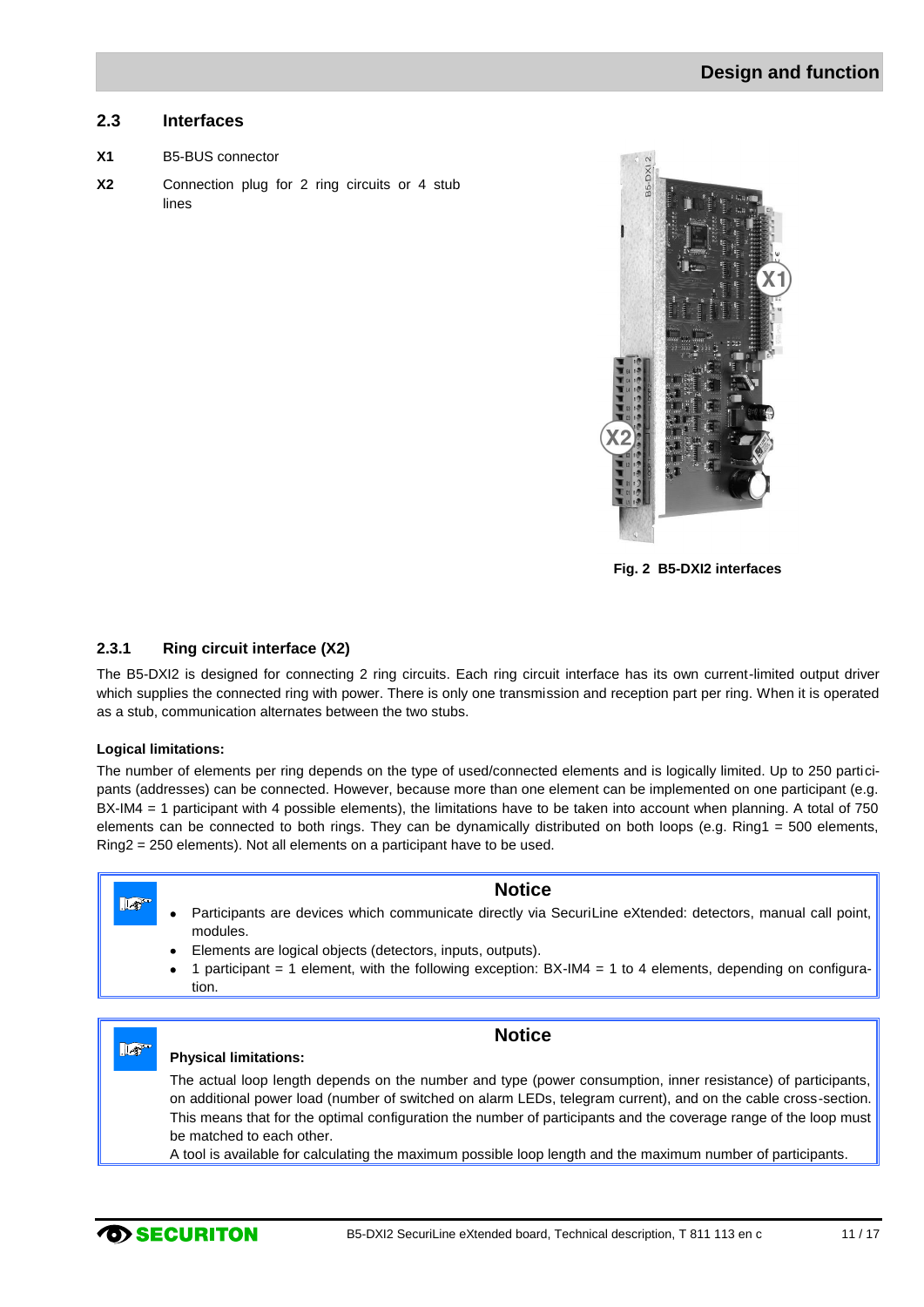# **Design and function**

#### **Connection**

|                          | SecuriLine eXtended                                        | <b>SecuriLine</b>                |  |
|--------------------------|------------------------------------------------------------|----------------------------------|--|
| Ring circuits per board: | max. 2                                                     |                                  |  |
| Stubs per board:         |                                                            | max. 4                           |  |
| Main processing unit:    |                                                            | B5-MCB                           |  |
| Participants per ring:   | max. 250                                                   | max. 128                         |  |
| Participants per stub:   | max. 125                                                   | max. 64                          |  |
| Logical elements:        | max. 750 / B5-DXI2                                         |                                  |  |
| Modules: $1$             | BX-AIM, BX-IM4, BX-IOM, BX-OI3,                            | BA-AIM, BA-IM4, BA-IOM, BA-OI3,  |  |
|                          | BX-REL4, BX-RGW, BX-ESL                                    | BA-REL4, BA-RGW                  |  |
| Detectors:               | MCD 573, STD 531, SSD 531, UTD 531,<br>MCD 573X, MCP 535X, |                                  |  |
|                          | <b>MCP 545X</b>                                            | MCP 535, MCP 545                 |  |
| Alarm units:             | BX-SOL, BX-FOL, BX-SBL 501, BX-SBL                         | BA-SOL, BA-FOL, SBL 501, SBL 502 |  |
|                          | 502                                                        |                                  |  |
| Ring length:             | max. 3,500 m                                               | max. 2,000 m                     |  |
| Max. line resistance:    | 255 $\Omega$<br>75 $\Omega$                                |                                  |  |

 $1)$  The maximum number of connectable modules is found in this documentation: SF-Al-04 or SecuriFire Release Notes

 $\mathbb{R}$ 

# **Notice**

The properties of the SecuriLine eXtended (e.g. 250 participants per ring) apply only when SecuriLine eXtended elements are used. Since the SecuriLine eXtended elements are backwards compatible, mixed operation with elements of SecuriLine is also possible; in this case, however, the performance features of the conventional SecuriLine apply to the ring.

#### **Ring connector (X2)**

| Ring no.       | <b>Designation</b> | <b>Function</b>      |
|----------------|--------------------|----------------------|
|                |                    |                      |
|                | G4                 | Screen               |
|                | C <sub>4</sub>     | GND ring end         |
| $\overline{c}$ | L4                 | +24 V ring end       |
|                |                    |                      |
|                | G3                 | Screen               |
|                | C <sub>3</sub>     | GND ring beginning   |
|                | L3                 | +24 V ring beginning |
|                |                    |                      |
|                | G2                 | Screen               |
|                | C <sub>2</sub>     | GND ring end         |
|                | L <sub>2</sub>     | +24 V ring end       |
| 1              |                    |                      |
|                | G <sub>1</sub>     | Screen               |
|                | C1                 | GND ring beginning   |
|                | L1                 | +24 V ring beginning |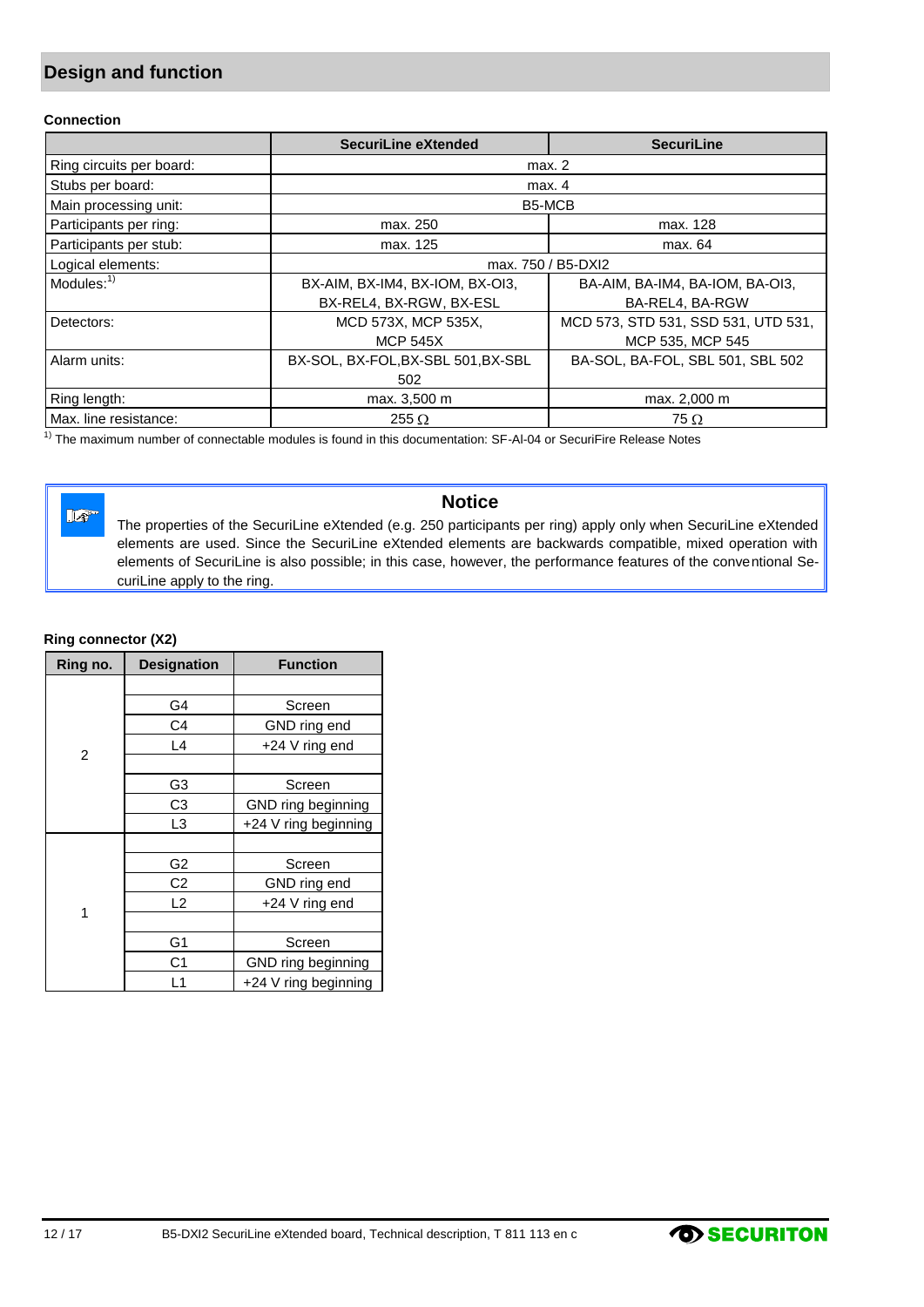# <span id="page-12-1"></span>**3 Fault displays**

A "Module faults" document is planned for a detailed description of all module faults.

# <span id="page-12-2"></span>**4 Connection examples**

### <span id="page-12-3"></span>**4.1 Connecting SecuriLine eXtended**

- **Notice**  $\mathbb{R}^n$ All modules and detectors of the X-LINE are fully symmetrical with respect to the input circuit and short-circuit isolators. When wiring, it is therefore unimportant from which side of the ring "INCOMING" and "OUTGOING" are connected. For purposes of clarity, however, we recommend retaining and continuing with a wiring system once begun.
	- Mixing SecuriLine and X-LINE participants is possible, but X-LINE functions such as fast startup, selfsufficient short-circuit detection and high numbers of participants cannot be used.



<span id="page-12-0"></span>**Fig. 3 Connecting SecuriLine eXtended**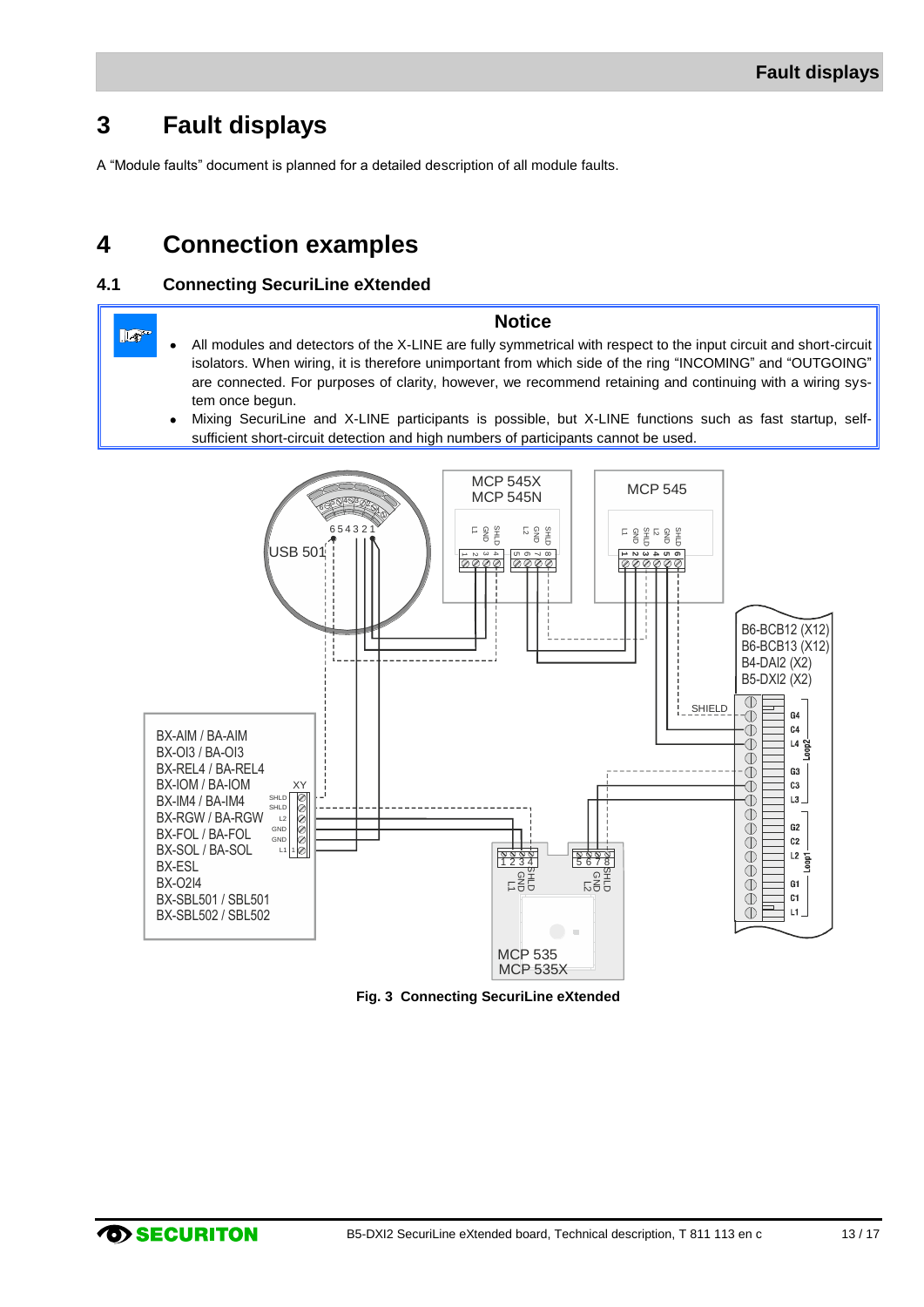### **Connection examples**

#### <span id="page-13-1"></span>**4.2 Stub line connection**



**Notice**

According to EN 54, a maximum of 32 detectors (total of automatic + manual detectors) are permitted to be installed on one stub line.



#### **Fig. 4 Stub line connection**

#### <span id="page-13-2"></span><span id="page-13-0"></span>**4.3 Connecting X-Line modules**

- The advanced input module **BX-AIM** functions as a DC-line branch on the ring circuit and can be planned either as a sur- $\bullet$ veyed input for polling potential-free contacts or as a detection zone for connecting collective detectors. Among other things, it serves to connect intrinsically safe threshold detectors (Ex-i) with intermediate (in-line) switching of a Zener barrier; the module also has an output for a parallel indicator.
- $\bullet$ The output/input module **BX-OI3** can be planned either as an output/input module (1x relay output, 2x surveyed inputs, 1x opto-isolator) or as a detector or detection zone for connecting special detectors.
- The relay module **BX-REL4** has 4 potential-free relay outputs for switching loads. All relays are bistable changeover con- $\bullet$ tacts and each one has a screw terminal for the normally closed contact normally open contact. For each output an "Active in Fail-Safe-Position" can be programmed in the event of ring voltage failure.
- The input/output module **BX-IOM** has a surveyed output and a galvanically separated input. It is for actuating monitored  $\bullet$ consumers (e.g. sirens) which are supplied with power from external voltage sources. The input can be used to poll potential-connected voltage sources.
- The input module **BX-IM4** has 4 inputs for monitored and unmonitored polling of potential-free contacts.  $\bullet$
- The radio module **BX-RGW** serves to link radio detectors to the fire alarm control panel.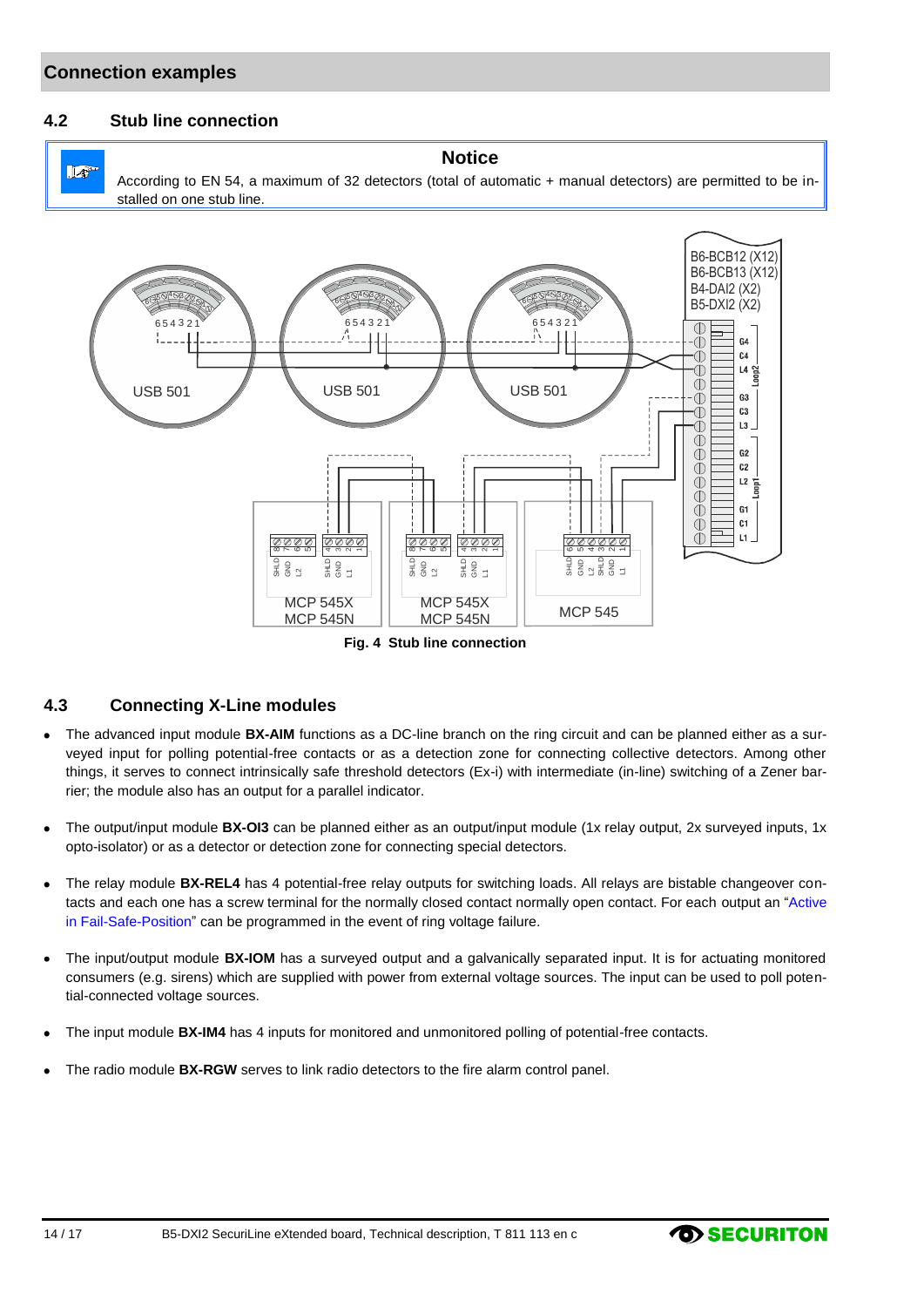- The addressable Loop flashlight **BX-FOL** serves to signal a fire alarm visually in interior rooms and is suitable for connect- $\bullet$ ing directly to the X-LINE.
- The addressable Loop siren **BX-SOL** serves to signal a fire alarm audibly in interior rooms.  $\bullet$
- The Loop design base siren **BX-SBL 501** and Loop ceiling siren **BX-SBL 502** serve to signal a fire alarm audibly in interior rooms.



**Fig. 5 Connecting X-Line modules**

<span id="page-14-0"></span>

#### **Notice**

Further information and detailed descriptions of how to connect the X-LINE modules are found in the relevant technical description.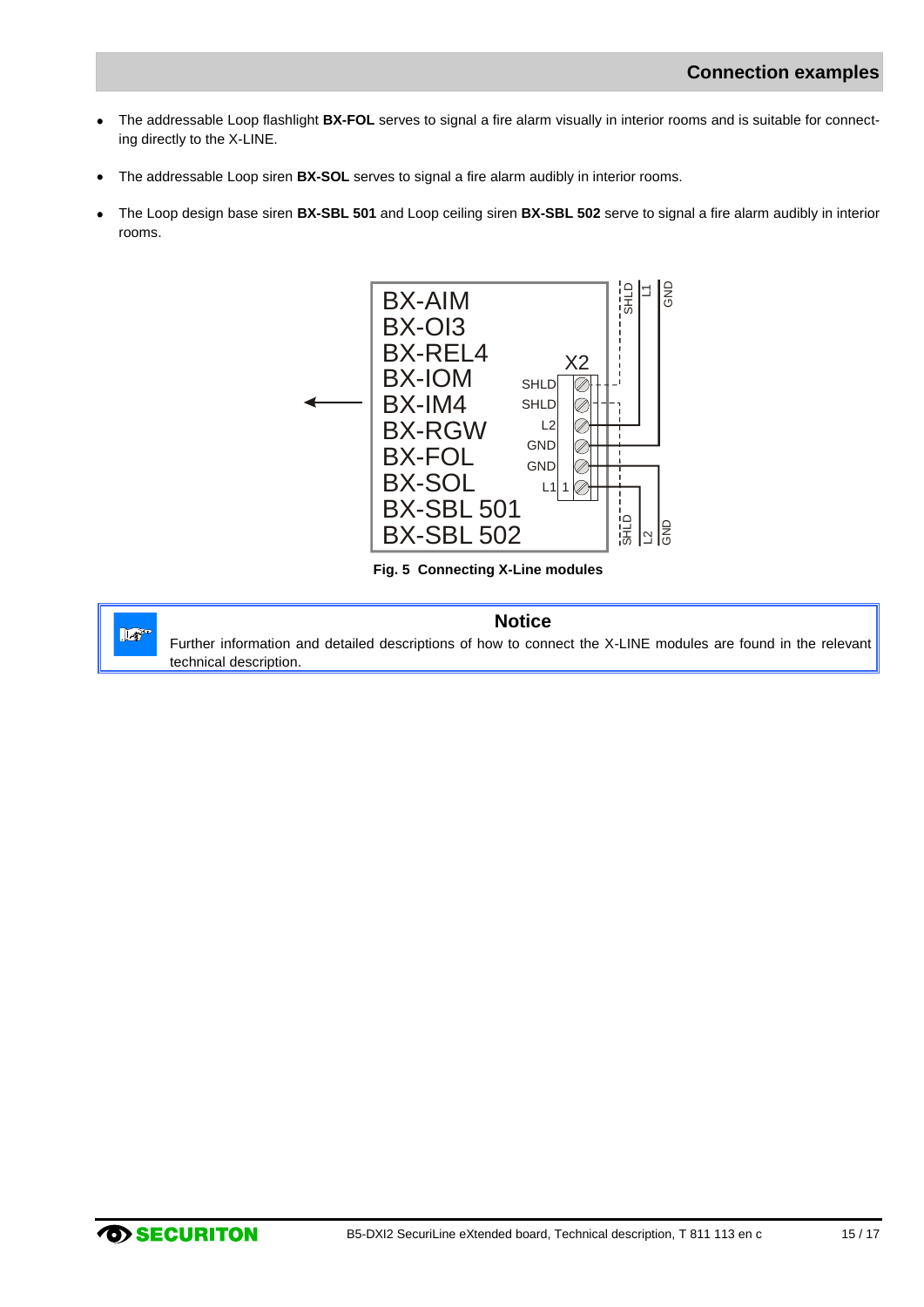# <span id="page-15-0"></span>**5 Technical data**

#### **Power supply**

The power supply of the B5-DXI2 SecuriLine eXtended board is internal via the B5-BUS.

| Supply voltage:         | VP                                                                  | +22 V to +30 V   |  |
|-------------------------|---------------------------------------------------------------------|------------------|--|
|                         | <b>VCC</b>                                                          | $+3.4 V \pm 2\%$ |  |
|                         | <b>VCC</b>                                                          | +5.1 V $\pm$ 2%  |  |
|                         | Loop voltage                                                        | $30 V \pm 3\%$   |  |
| Power consumption:      | IP                                                                  | approx. 35 mA    |  |
|                         | <b>ICC</b>                                                          | approx. 80 mA    |  |
| Short-circuit isolator: | Short circuit current                                               | typical 232 mA   |  |
|                         | Rated current                                                       | typical 150 mA   |  |
| Transmission type:      | Start-stop operation, 8 data bits                                   |                  |  |
|                         | Manchester format                                                   |                  |  |
| Baud rate:              | 9,600 Baud / 4,800 b/s                                              |                  |  |
| Direction:              | Bidirectional                                                       |                  |  |
| Cable:                  | J-Y(St)Y 1x2X0.8 rt; 1 pair, screened, twisted                      |                  |  |
|                         | Capacity: max. 120 nF / km                                          |                  |  |
| Line capacity:          | Max. 350 nF                                                         |                  |  |
| Protection:             | EMC, ESD by means of Transzorp diodes and high-voltage capacitators |                  |  |
| Mechanical:             | 16-pin plug-in screw terminal                                       |                  |  |
|                         | MSTB 2.5 / 16-ST-5.08                                               |                  |  |
|                         | MSTBA 2.5 / 16-G-5.08                                               |                  |  |

#### **Power requirement**

 $\mathbb{R}^n$ 

### **Notice**

In the event of a power failure, the fire alarm control panel is powered by batteries. Depending on the configuration and connected peripheral devices (boards, detectors, sirens, etc.), it is important to ensure that the batteries have sufficient capacity to operate the fire alarm control panel for the specified time (e.g. according to a standard or directive).

The power requirement calculation is performed by entering the battery types in use and the necessary bridging time (according to the local standards and directives) in a power requirement tool.

#### **Environmental conditions**

| Ambient temperature: | -5°C to +50°C, measured at natural convection under the board. |                                                                               |  |
|----------------------|----------------------------------------------------------------|-------------------------------------------------------------------------------|--|
| Relative humidity:   | 5% to 95%, without condensation                                |                                                                               |  |
| Air pressure:        | $\geq$ 80 kPa, up to 2,000 m above sea level                   |                                                                               |  |
| Contact protection:  | IP00, no protection against contact, foreign matter or water   |                                                                               |  |
| EMC:                 | EN 50130-4                                                     | Electromagnetic compatibility                                                 |  |
|                      | EN 61000-6-3                                                   | Emission standard for residential environments                                |  |
|                      | EN 61000-6-2                                                   | Immunity for industrial environments                                          |  |
|                      | VdS 2110                                                       | Schutz gegen Umwelteinflüsse (Protection against environmental<br>influences) |  |
| Security:            | <b>VDE 0800</b>                                                | Telecommunications - Security                                                 |  |
|                      | <b>VDE 0804</b>                                                | Telecommunications - Additional definitions                                   |  |
|                      |                                                                |                                                                               |  |

#### **Dimensions**

| Printed circuit board ( $H \times D \times W$ ): | 195 x 115 x 20 mm   |
|--------------------------------------------------|---------------------|
| Front panel $(H \times D \times W)$ :            | 215 x 27.5 x 1.0 mm |